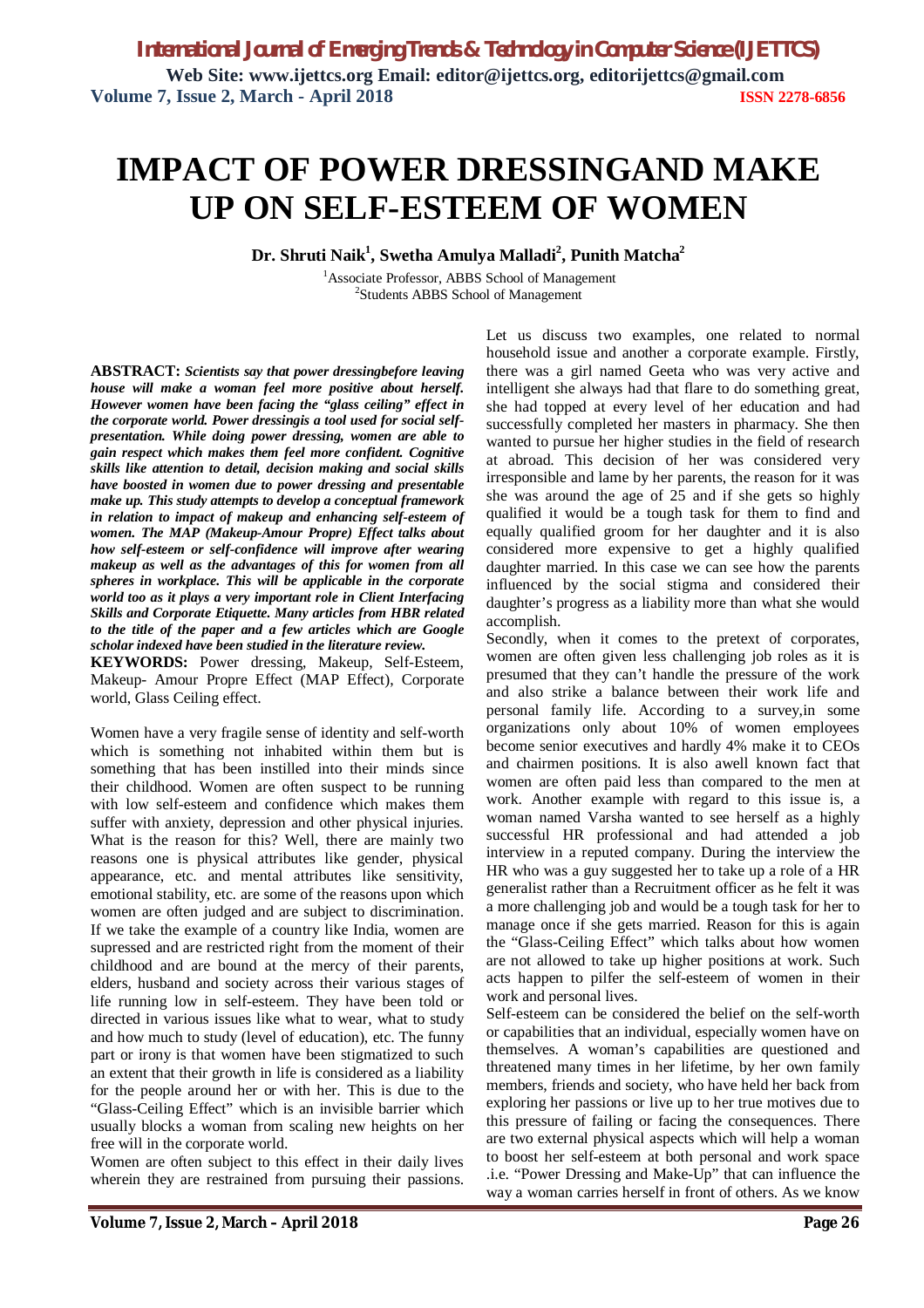### *International Journal of Emerging Trends & Technology in Computer Science (IJETTCS)* **Web Site: www.ijettcs.org Email: editor@ijettcs.org, editorijettcs@gmail.com Volume 7, Issue 2, March - April 2018 ISSN 2278-6856**

every woman is unique in her own way and carries her own distinct persona from that of the others, 'Power dressing and Make-up" play a key role in striking a first impression in the other person's mind let it be social networking event or a corporate setting, where in if you being a woman can strike the right first impression it is easier for the other person to relate to you and you can be understood in a better manner, let it be while conducting a business or working in a company. In a company, if your dressing and make-up don't convey the message that you are competent, able, ambitious, self-confident, reliable and authoritative, it is tough to lay an impact on your bosses and teammates.

To begin with, what is Power dressing? It is the unique style of an individual that shows their position and authority in business or at a work place. Not only dressing, but your style, confidence, your body language, and the way you carry yourself matters equally. Dressing right is about creating a visual balance in your appearance, as we know there are an infinite number of physical features and each person or individual has their own unique set off them at display. It is not about the physical appearance of an individual but what's key for looking good is the fit of the clothes. Going in tandem with fashion and style will improve a woman's flexibility and creativity irrespective of her age, lifestyle, occupation and budget. So the first step towards power dressing beings with the self-assessment to be made by a woman, with regard to her age, physical attributes, personality, etc. followed by where is she working at, what position does she hold, what are her budgetary constraints and what type of a work is she doing. Power Dressing not only does it helps in creating a good impression but it also a perfect recipe for 'Respect', especially when it comes to women holding high positions at office. Power Dressing displays their authority without words being spoken of. It helps in carrying an indirect source of confidence by the way the boosts the self-esteem of a woman when at work breaking all the stereotypes. Take the example of Margaret Thatcher, Indira Nooyi and Kiran Mazumdar Shaw, what is the common thing that we can see in them is that they are the perfect examples of Power dressing where the way they dress depicts the authority they hold. Margaret Thatcher was a pioneer when it comes to introducing Power dressing for women; "With 'power dressing' she could tap into the image of a working woman but her reputation as a fierce leader then drove her to wear clothes that might 'soften' her image, which was why she wore pussy bow blouses. A symbol of the past reflecting a more conservative femininity, the pussy bow blouse clashed with the aggressive power suits. At the same time if we consider the example of Indira Nooyi, she had this unique style statement of shortened hairstyle, and a scarf around her neck which she wore on top of the power suites depicted her leadership role.

Now coming to the impact of "Make-Up" is a tool used to colour and beautify the face or the appearance of a woman when presenting themselves in the society. Some women lack proper social skills, or have fear of interacting with people because of poor body image or confidence, so when a girl or a woman applies makeup it elevates her

personality and makes her more likeable and trustworthy. When she sees herself in the mirror after wearing makeup, she feels more vibrant that she is beautiful and capable enough to do anything. By this, she starts improving her cognitive skills and gradually it increases her self- esteem. This effect is known as MAP Effect (Makeup Amour Propre) which talks about the self-love or respect a woman has towards herself and how she colours herself using various cosmetics to be a standout from the other woman around her. Makeup not only boosts confidence but also rejuvenates a woman's persona and makes her feel full of life keeping her active. It helps in creating a good first impression and keeps you prepared for the battle. If a woman is working in a job which involves her to interact with clients or when it comes to maintaining the corporate etiquette, it is very essential she has a presentable look. For example, when there is a meeting with a client or her bosses and teammates, she cannot go in with an oily face or a messy hair, etc. as it doesn't speak high of her personality and people will be quick to judge her capabilities. So in order to avoid this kind of a situations, it is essential that women use makeup as a tool which not only boosts their self-esteem, confidence but also make them more approachable and people will trust them more.

Women are suspect to a lot of internal and external obstacles in their lives which affect their self-esteem, but that doesn't mean they stop displaying what makes them differentiated from the other individuals. It is suggested that no matter what tough times they go through it is essential that they carry themselves high at all times by dressing up to the occasion with full of confidence wherein their appearance should speak of their capabilities and authority that they possess.



#### **THE MAKEUP AMOUR PROPRE EFFECT**

When a woman gets a hold of all these above attributes, they shall transform her into a successful working woman filled with high esteem and confidence.

#### **REFERENCES**

- 1. Why Women Leaders Need Self- Confidence Leslie Pratch - https://hbr.org/2011/11/women-leaders-needself-confidence
- 2. Dove's Largest Ever Body Image Report Proves The Media Needs To Up Its Game- Rachel Mosshttp://www.huffingtonpost.co.uk/entry/dove-globalbody-image-report\_uk\_5762a6a1e4b0681487dcc470